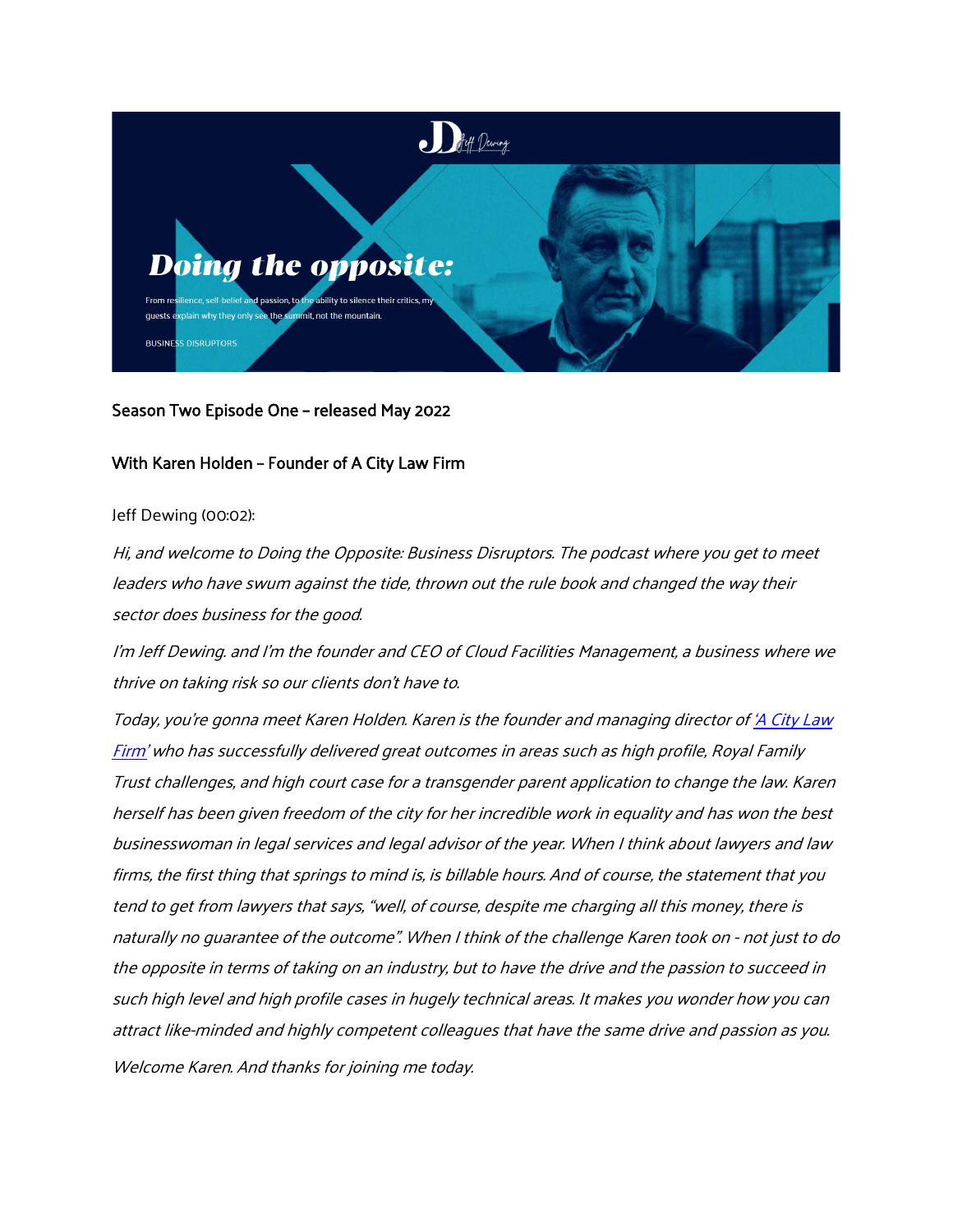## Karen Holden (01:41):

Hi, thank you for inviting me along.

### Jeff Dewing (01:44):

You're more than welcome.

Reading your story as I've done, and particularly your life leading up to you becoming qualified in a challenging and demanding industry in law. You clearly had to dig deep, especially with your Mum holding down three jobs as a single parent during your upbringing. Tell me what that was like, how was it to dig deep?

# Karen Holden (02:12):

Well, I mean, I'm the first person in my family to go to university and have a professional career. So, you know, you didn't have the standard mentors and the financial support that most people do. So it was more just finding your way and working out, how you were going to do this, what avenues and roots to take. A lot of people didn't really understand my ambition as a, at eight years old. I always knew I wanted to be a lawyer. I watched a Perry Mason movie of all things. Obviously that's not quite the perception that you know, that law really is, but that's always what I wanted to do. I wanted to strive for better things for me and my family. My mom never pushed me. She encouraged but never pushed. So I was very self-motivated. I dunno where it came from, but I just pushed my way through.

# Karen Holden (02:57):

Got a good education. Obviously A-levels was probably the trickiest point for me because I was trying to work myself. My Mum was trying to work and then working out how we were going to afford university working through university. So it, it was always kind of doing night jobs, paper rounds, waitressing, as well as trying to keep the top grades. It's just self motivation. I, I, and I just don't know where it came from, but I managed to push myself all the way through it. There was highs and there was lows and there was times where I'd sit in my bedroom and university with gloves on. Cause I couldn't afford to do put the heating on, you know, and I look back at times like that. And I just think, you know - my son probably won't experience that, but I hope that he understand he's come from humble beginnings and appreciates what we've sacrificed to get where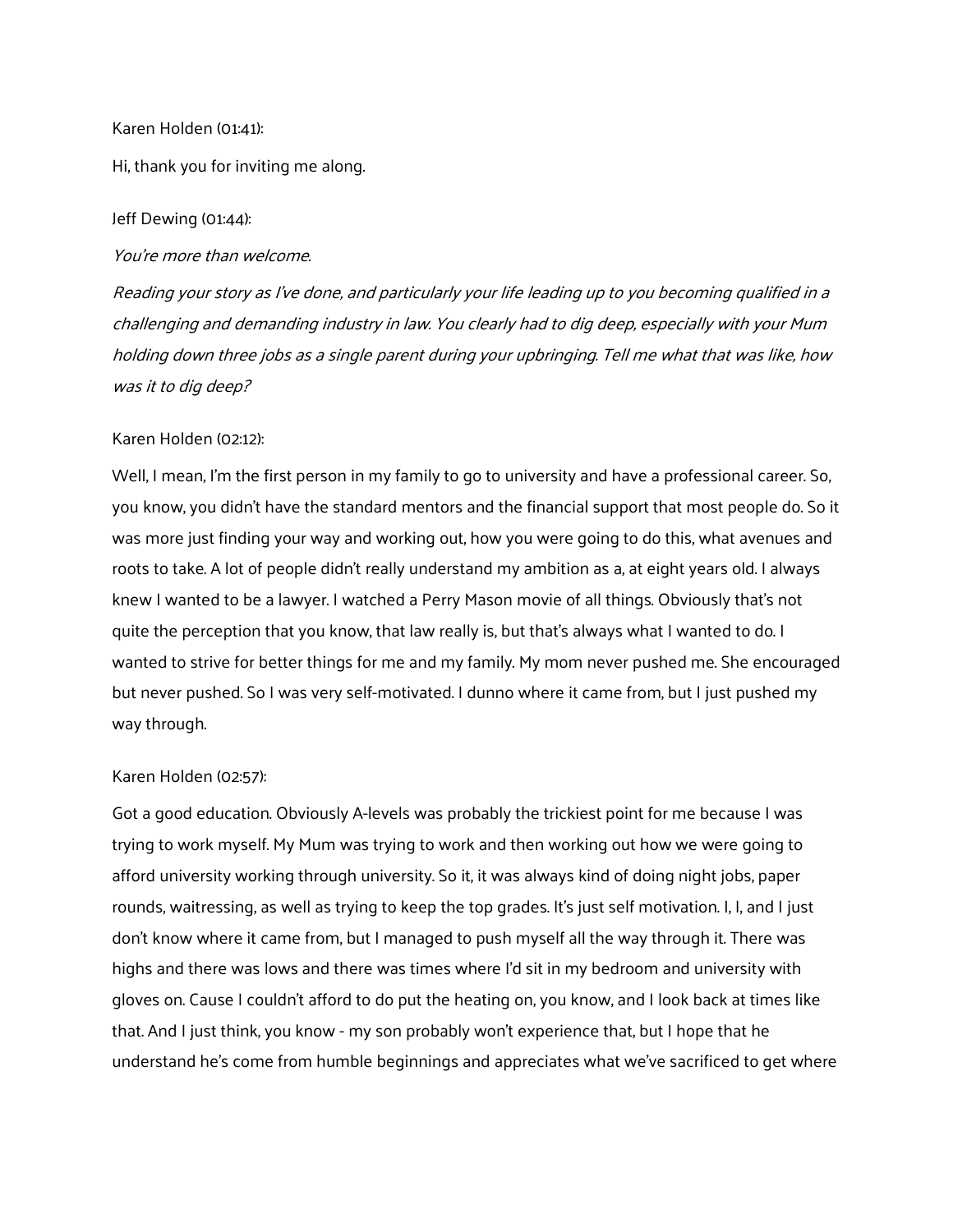we are. Everything's different for the youth. And hopefully, you know, other people will learn from what we've been through. But yeah, I, I dunno where it came from, but I strived through it.

### Jeff Dewing (03:54):

Have you ever sort of tried to reflect and to understand, I mean, going through A-levels, working multiple jobs and all the things that you go, you get home at night. You're absolutely exhausted. There must have been times when you said, what am I doing? There must be an easier way.

#### Karen Holden (04:08):

I don't think there was. I mean, I saw my mom, you know, she was a grafter, she worked really hard for pennies, if I'm honest. And I think there was a, a pinnacle moment. I went to help her work in a hospital during summer. And this surgeon was talking to me about my masters at Cambridge and was really engaged with me and interested. My mum came in and the way he treated her was she was just this disgusting nobody 'who was she"? *Oh, wow.* He was so disrespectful. And I said, 'that's my Mum'. And then he was like, 'oh, I'm so sorry'. And I was like, well, I, I hope to have the money and the career and the education that he had, but I never wanted to disrespect people. I wanted to change things. And I think that incited me more, that I was going to be in his position in a different sector, but I was gonna treat people with respect. And I think the way my Mum was treated, the grafting she did for the money, I think that pushed me. I didn't want to be working those hours, treated that way, but I was hoping I could change it for others. Maybe that was very naive. I was probably only what 17 at the time.

### Jeff Dewing (05:12):

No, - it's one of the sayings I love: 'You're never too important to be kind' . And and it's an interesting, it's interesting. You see, how some people behave during your walks of life, isn't it?

Karen Holden (05:25): Absolutely.

#### Jeff Dewing (05:26):

Okay. So Karen, you then went through and, and, and achieved your goals of education and your Masters and all the things that you must have been extremely proud of, especially knowing the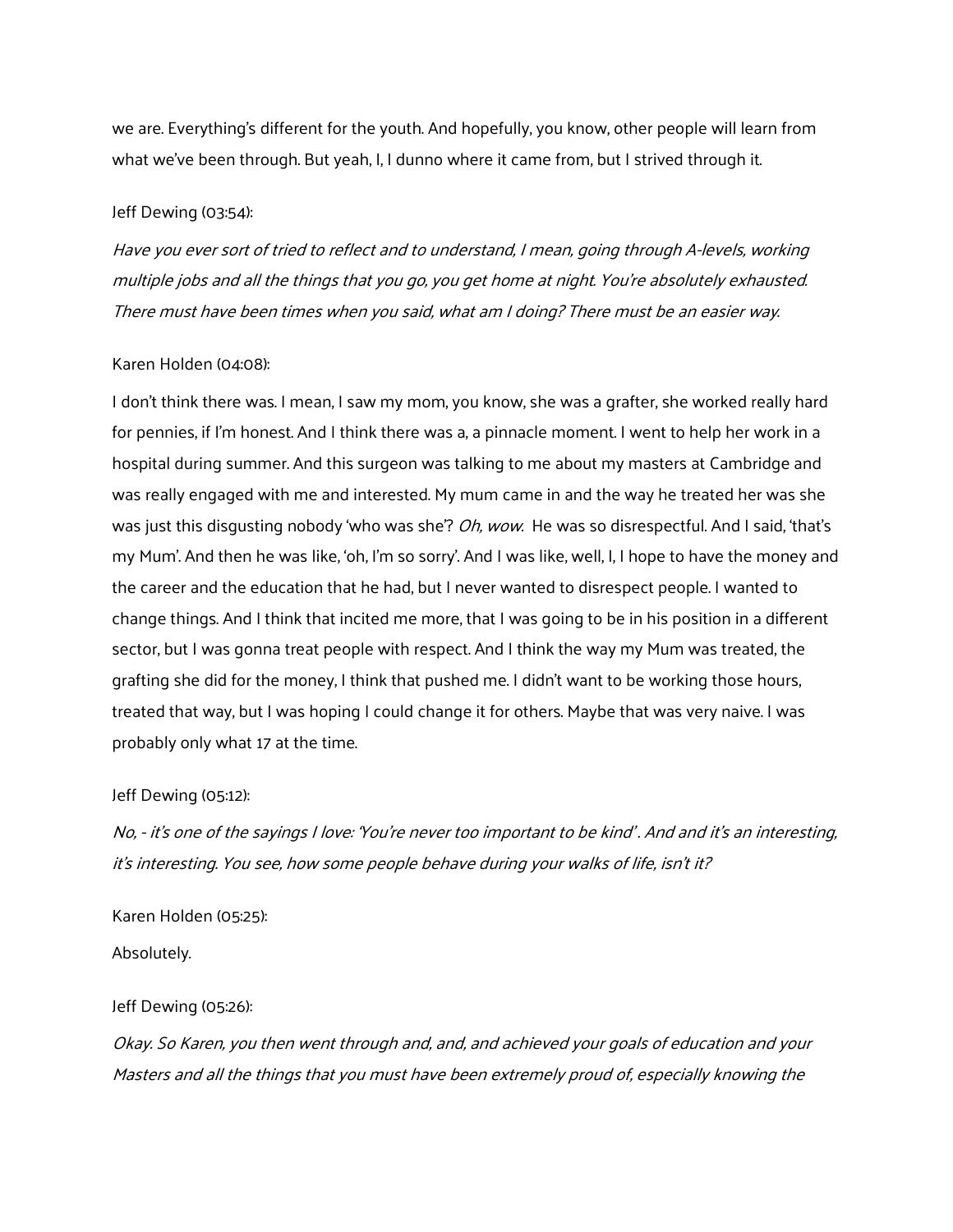work and dedication you put into it. So tell me then what inspired you to decide that it was time to start a business and what was the reasons for that?

### Karen Holden (05:46):

Honestly, I'd become very despondent about the legal industry as you started the conversation. It's about the bottom line, billable hours, making money. I didn't join the law for that. I joined it for the challenges to help people for the excitement of changing things for the better and working in a commercial firm, you didn't really do that. There was a hierarchy, there was very little respect. A colleague of mine got pregnant and it was almost, she was dying. That was it. She was gone, you know, in everyone's eyes, she was dead to the world. And I thought, well, I want a family.one day, I want a life. I'd worked in a small firm. I'd worked in a large firm. I just felt 'well, I'm gonna have to leave the sector that I love' because it just didn't live up to what I expected.

## Karen Holden (06:29):

And then me and my husband said, 'Well, you know, let's do it on our own. I mean, how hard could it be to set up a law firm'? Very, very naive at that point. But we thought, well, 'let's do it ourselves. Let's get people in that love the law. Let's create an environment I want to go into. Let's actually help people'. And yes, of course, you know, we do, we're not charity. We earn money, but we've actually changed it to a lot of fixed fees, capped fees, retainer fees. So it, it goes against what you were saying at the beginning. People know, know what they're gonna spend with us. They know what their budgets are. And I love that because actually now we work with the clients, not against them. And that's principally why I set up was to actually see if I could create a firm and environment I actually wanted to work within.

### Jeff Dewing (07:14):

Hmm. So it's one thing, creating a great company with a great environment that is a pleasure to work in, but then you've also got that added challenge, especially in the highly technical industry you have chosen to be in - that the law is very, very technical, especially to the layman. And so you then actually gotta go on and you've gotta be really good at your job. Right. so essentially that's, what's gonna attract and retain the clients. So you, you've got one challenge to create the right environment, the second challenge to be really good at what you do, which sets you aside from the rest. So tell me apart from the environment, what else is it that you wanted to do to try and disrupt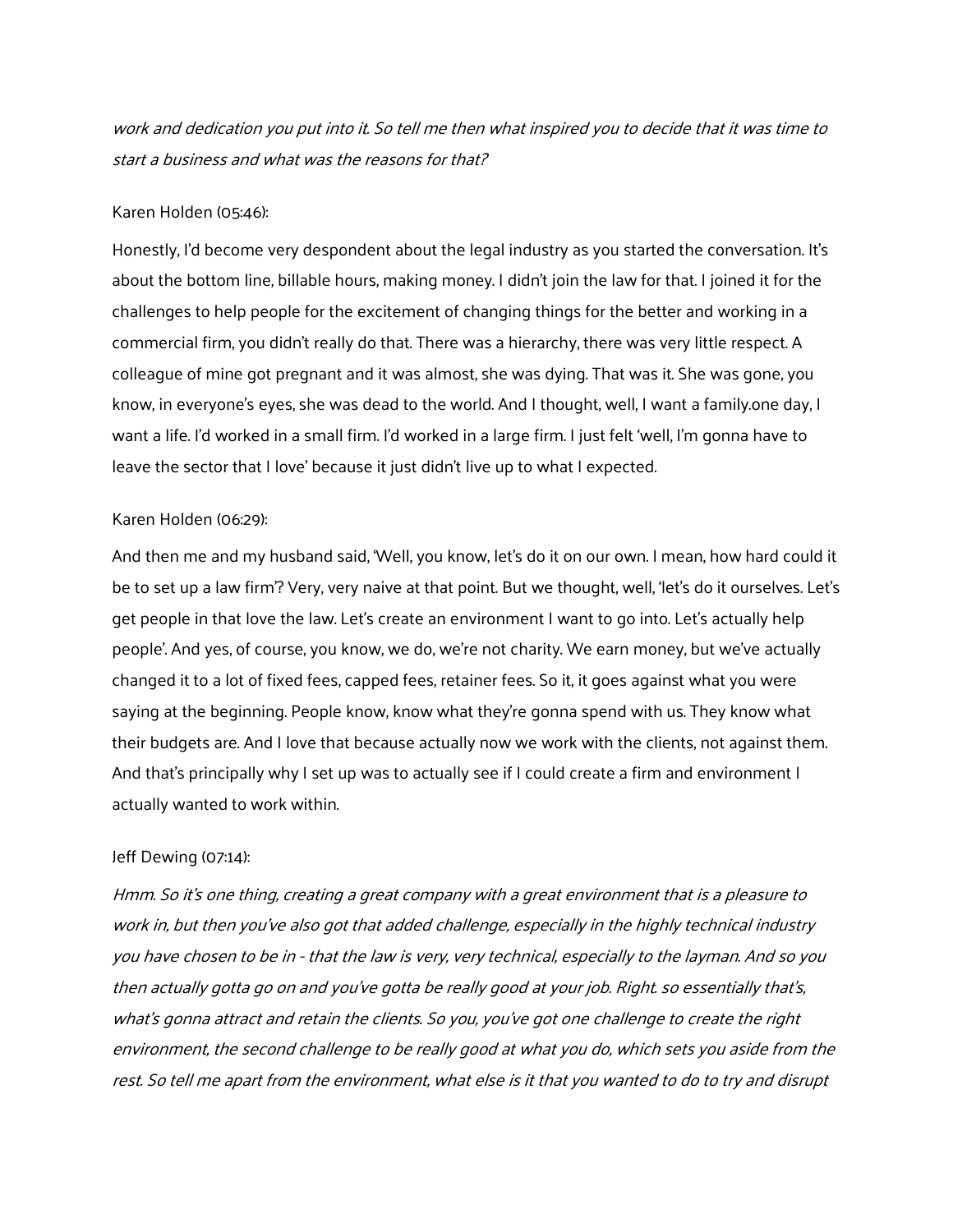the, the legal industry? What, what else was it that, from your experience of working for the small firm and a big firm and the, and what you might argue was the common denominator of culture. What else was it that you wanted to address?

#### Karen Holden (08:06):

So, interestingly, when I was actually going through my training contract, the dream was to work for many, for a large firm, but you had to do one area of law and you did three traditional or four traditional seats. And you learned that one area of law, and that's what you studied, that's what you trained in, and then that's what you practiced. And I was finding, you know, then people were having to pay two or three different lawyers to handle a matter. They were paying a lot of money. And it was very interesting to me that you went into a meeting and a lawyer couldn't handle the entire meeting, the entire conversation 'cause they had a very narrow area of law in their remit. So I ended up learning different areas of law and in a smaller practice, I was actually doing five to six areas of law.

## Karen Holden (08:45):

When I set up the business, I could then manage five to six, seven areas of law and recruit within and I kind of turned it on its head. So instead of my lawyers being a one trick pony, they could go into a meeting and handle three or four areas of law, handle the conversation, be more holistic and rounded. That offered the clients more. It offered them a cost effective solution, but it did mean that that the lawyers needed to be trained in a very different way to where. I was trained. So again, we got people in early nurtured them. We took them through their LPC, their training, their directorships we've taken people on who are barristers and turned them into solicitors, we've kind of taken people on from a very early stage and nurtured them through the process and engaged them in different areas of law. So for example, in a family department, you would never get involved in litigation or family, but here you do. It engages the solicitor. Their brain is all constantly being challenged and they're cross -referring work, but they're also actually not charging for three lawyers to sit in a room. For example, if you're having a divorce and you own a business, why do you need a commercial lawyer and a family lawyer? Well, here you can have one and that's quite rare. So finding that takes time.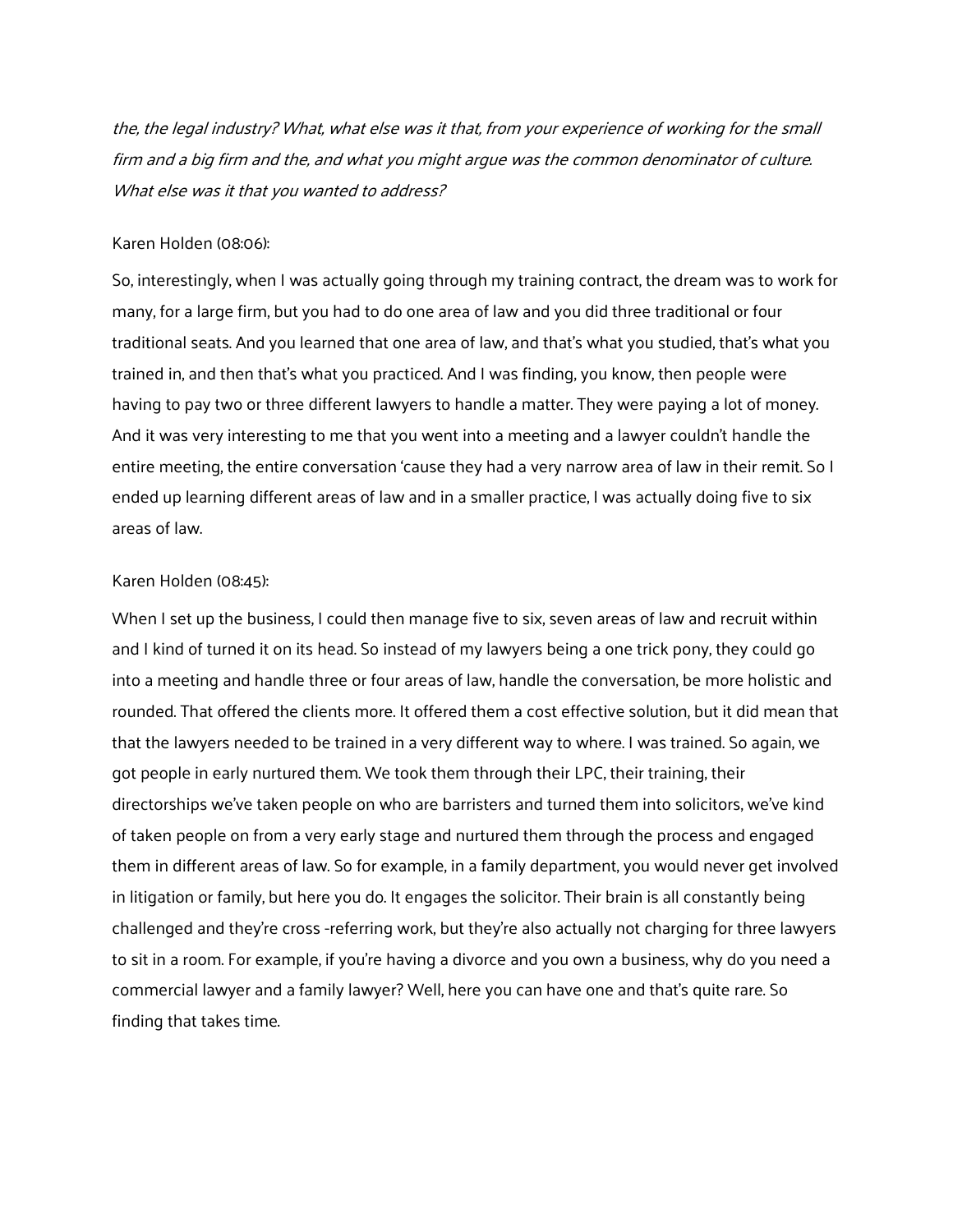## Jeff Dewing (09:57):

Why do you think other law firms are not doing the same when, when the world is moving so fast and clearly, you know, the client base by nature are gonna be, become more demanding. Why do you think, is it because they're set in tradition and it's really difficult? Why do you think other law firms wouldn't behave that way? Naturally?

## Karen Holden (10:15):

So the larger law firms will obviously have multiple resources and they obviously want to charge for several lawyers and want to have that high level specialty. And maybe in the larger firms, it works. But I remember them saying people like me would be out of business soon. They just assumed that small businesses would never work. That the relationship wasn't important. It was the technology, the automation, the work itself. And I don't believe that. I think when somebody's setting up a business or growing, it's the support it's being able to phone at night and just get some mentoring. It's the advice rather than the documentation. And I think we have flipped through whether it was COVID or before that we've gone back to appreciate it's the personality, it's the business service that we are giving it's the, the small business feel that we all had in the UK that was lost.

## Karen Holden (11:03):

That's coming back. I think technology's taken over. Everybody believes that everything can be automatic. Everything can be autonomous. And I don't believe that. I think there always has to be a human element. So that's that struggle between how, how far do you use technology? How far do you make things automated? And the larger firms have big, big overheads. So the more automated, the more they use technology, the more cost efficient it is. Whereas I just don't think that services everybody. Maybe in certain industries, certain sectors, certain businesses, it does. But if you are growing a business, you want a personality there. You want somebody who says, 'right. I understand the law now and know my options, but what would you do, Karen? What would you guide me for? What should I be doing'? And I don't know that all firms do that.

# Jeff Dewing (11:50):

No, and I guess it's like the banking industry that are very traditionalized and, and it was very inward looking. And I think, I think the legal system is as well. But there's one golden rule that every entrepreneur will always know, and that people only do business with people and therefore people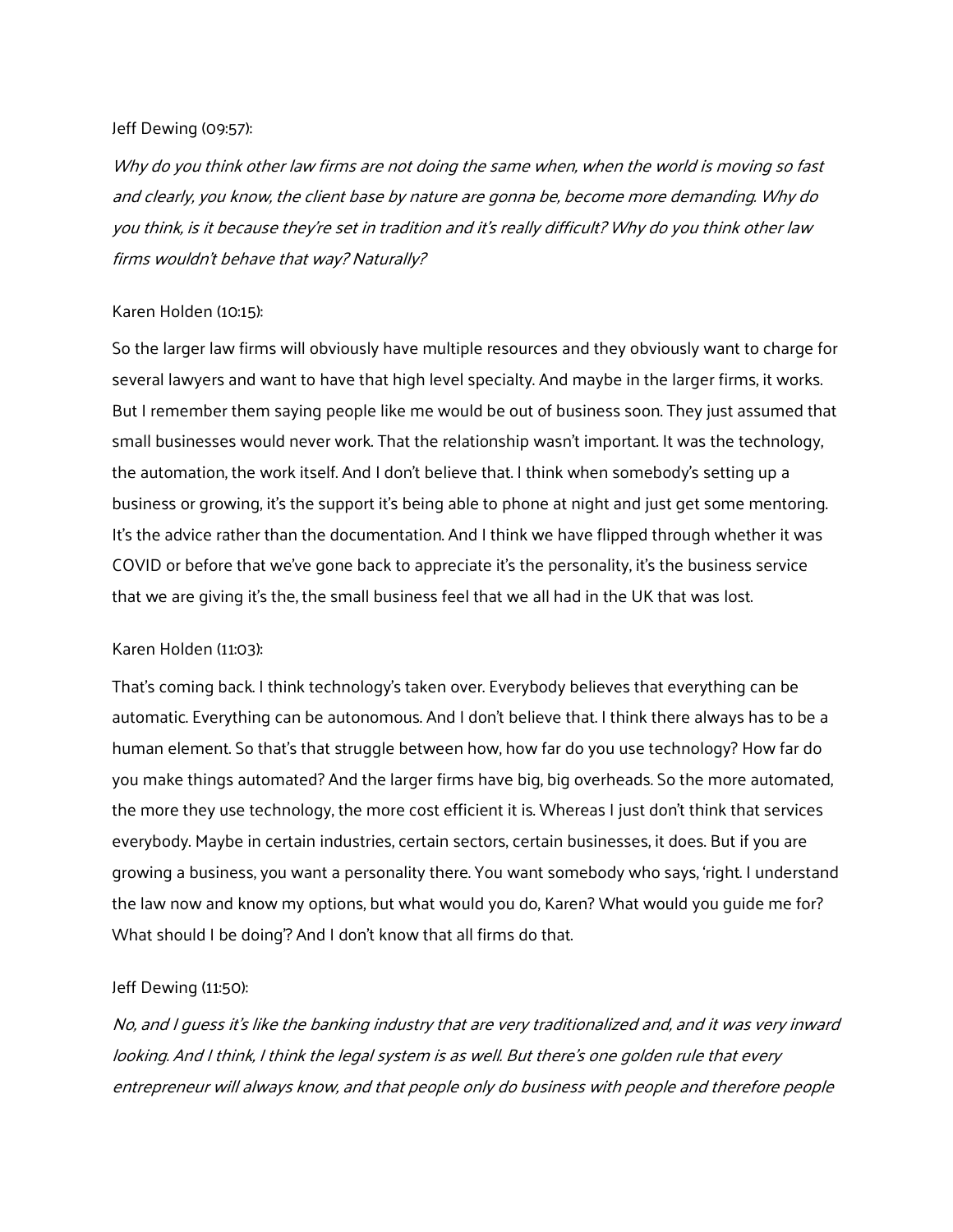will always have to be involved. The relationship is always king. And everything else is about efficiencies and whatever, but you can never take the person out the equation because it then becomes a soul-less purpose. Doesn't it? It's soul-less. So so no, I completely, I completely get what you're saying and I guess, the, the other part about law, which I I'm interested in is I, I sort of, I measure it against advertising. So if the Sun newspaper came to me to try to sell me a full page advert and said, 'It's gonna cost you 10,000 pound for this full page effort for one insertion'.

#### Jeff Dewing (12:41):

And I say to him, 'okay, great. Can you tell me exactly how much profit I'm gonna earn from that, please'? They say, 'well, no, we can't guarantee you'll earn any profit. That's not what we do. What we do is we sell advertising and you hope you get something out of it'. So there's no guarantees, there's 'spend money with me and the outcome will be the outcome. And I don't lose any sleep if you win or you lose'.

So I align that to law, with my experience in personal and in business, where you engage a law firm to solve a problem that you are facing, they'll give you indications to the extent they can, but there's this huge caveat that says, 'this could all go horribly wrong, but you still need to pay us'. Right? So it's about that lack of outcome or lack of words in our industry and lots of industries like ours. You know, if I say, I'm gonna deliver this outcome, if I don't deliver the outcome I'm accountable. And therefore I have to, I, I behave in a slightly different way, perhaps. So that's, that's, that's how I see it.

#### Karen Holden (13:35):

It's different. I mean, because Law is obviously quite, you know, a wide range. So if you come to us for a divorce, you're ultimately going to get the divorce. It's just mitigating the losses. *Of course*, making it as amicable, as swift as possible. Yeah. If you come to us to set up a business, get investment, do commercial work, you will get exactly what we deliver. You know, solid, robust documents, commercial advice, and we'll take you through the process and we'll make it as tax efficient, legally structured and protecting as possible.

But with litigation, which is pretty much where we're sat now as you're right, there's no quarantee to win or lose. However, what we try to do here is pretty much help and support you throughout the whole process, give you the best possible chance of success, mitigate as much loss, costs as possible, help you through business destruction.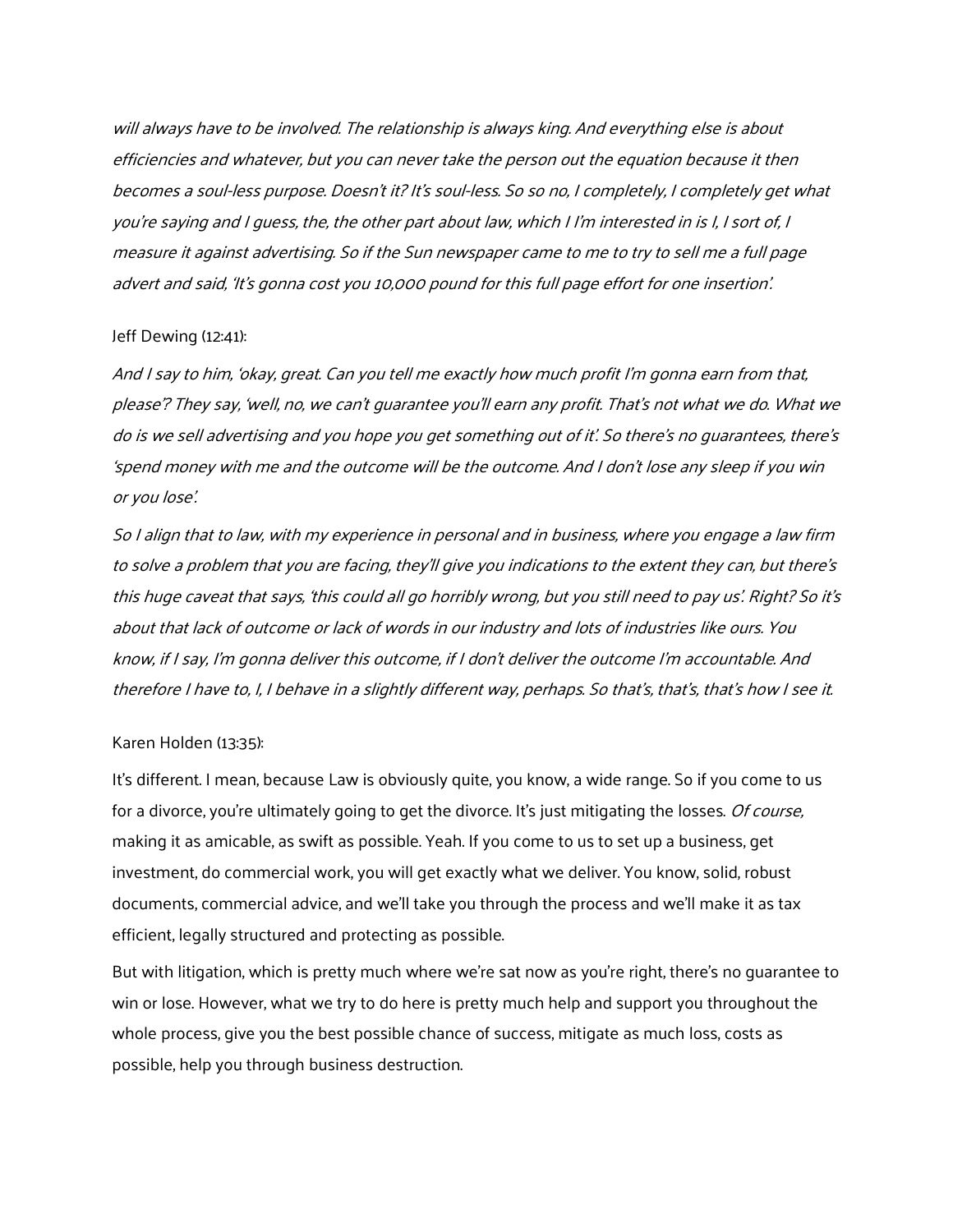## Karen Holden (14:24):

Sometimes it's not necessarily about winning. It's actually having someone on your side and supporting you. The stress involved in a court case sometimes is more than the actual outcome. We work in the preventative area. So the better the contracts, the better you deal with things. initially, hopefully we protect you in the future, the better the contracts and everything going forward. The more likely the deal is to succeed. I think we just, we see it more as a personal relationship let's guide you, support you, mitigate damage, prevent you, everything going wrong and that's all we can do.

## Jeff Dewing (14:59):

Yeah, of course, of course. And again, it does come back to, I have another element of my world where I talk about cost and value and everybody - especially in the procurement world, say 'no we we're trying to establish value'. And my view of the world is you cannot, you cannot buy value. Someone cannot sell you something and say, we will give you great value. Cause value is an experience. It's something you experience after the fact where you say, 'did I get good value'? And if you've got a law firm or any firm selling you a service they can only sell you on your only measurement is cost. 'How much does this cost compared to what I've spent before'? But you may end up having a really bad experience…

### Karen Holden (15:41):

I think it's trust actually, Jeff.

Jeff Dewing (15:43):

Yeah, it is yeah.

# Karen Holden (15:43):

I think it's trust you would buy with us actually rather than value. Let's say a lawyer does a contract and both parties charge £500 for the contract. I think it's trust. So with clients, with us, it's trusting that we know them and their business. We trust that you understand the risk that we want to take. We trust you've listened to us. So I think it it's a bit like a builder. You know, you get the, the, different quotes, who do you go with? It's referrals. Who do you trust? So if they're gonna deliver a similar job, who do you trust?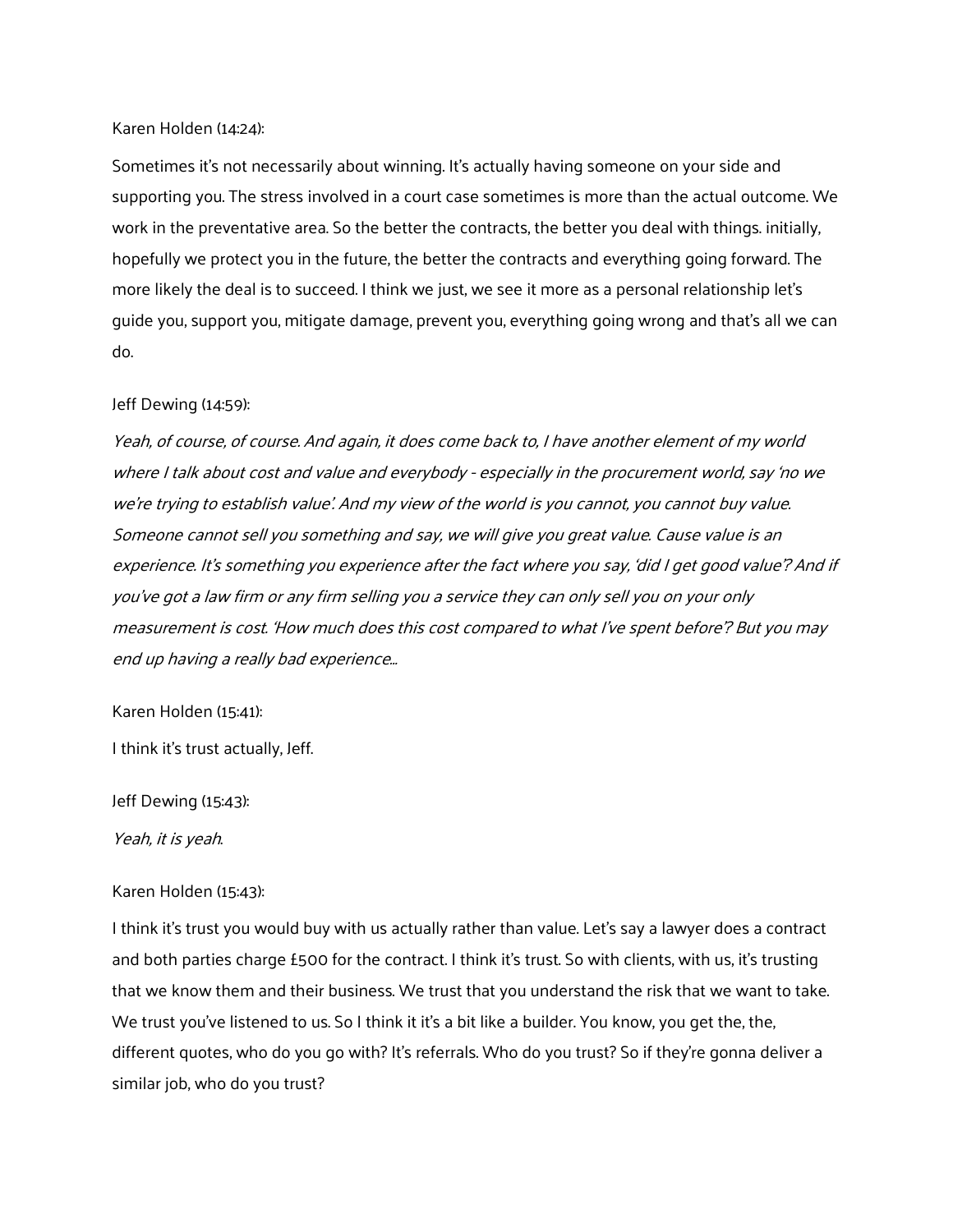And I think it's that personal relationship again. We can all deliver good or bad documents, but it it's who actually gets to know you. So if you, Jeff were asking me for a document, I'd wanna know you, your business, your risk appetite, what your objectives are. I take the time to get to know what I'm doing for you. It's not just a document. So I think for me, you are buying my trust. You're buying the faith in me.

# Jeff Dewing (16:44):

# I completely buy into that. Totally buy into that.

So now, listen, you've been running your business for a number of years now, so, you know, how does it, what, what, what's your journey looking like now? What's, what's what's next? What have you learned for the last sort of 15, 17 years of running your business, where you've got it into its place, you feel you've disrupted, you're doing things differently. Hence the one lawyer for multiple activities, opposed to one lawyer per activity you know what, what's next? What do to go next? Or are you now just settled in - that's the routine?

#### Karen Holden (17:17):

No, I mean, we are extremely busy, so like most businesses it's now do we scale up? Do you hire new staff? Do you, you keep, as you are?

So we've decided that we have taken on new staff. We are onboarding new people to manage the workload coming in. So we are slowly growing again. We need to stabilize the ship because the work's busy. So we need to make sure that we can handle the work coming in, that the processes are clear. I think I would like to take more of a step out of actually doing the work and actually start looking at the strategy and overall plan for the business. We're starting to run a program for female founders. So actually women that are struggling to get funding and grow their business for many reasons, we've actually got a program developed, which is the legal footwork work will be done by the firm, but I'm now actually sitting on advisory panels, helping them with VCs, helping them in their whole holistic approach, giving them actual panel discussions and IP workshops.

So that's kind of something that we want to develop as part of the business feeding more work in. And then ideally, I suppose I'd be looking to either get another partner in or sell or integrate with someone in the next three to five years so that we can take our brand, our clients and offer them more and really scale up. That's kind of my three to four year vision.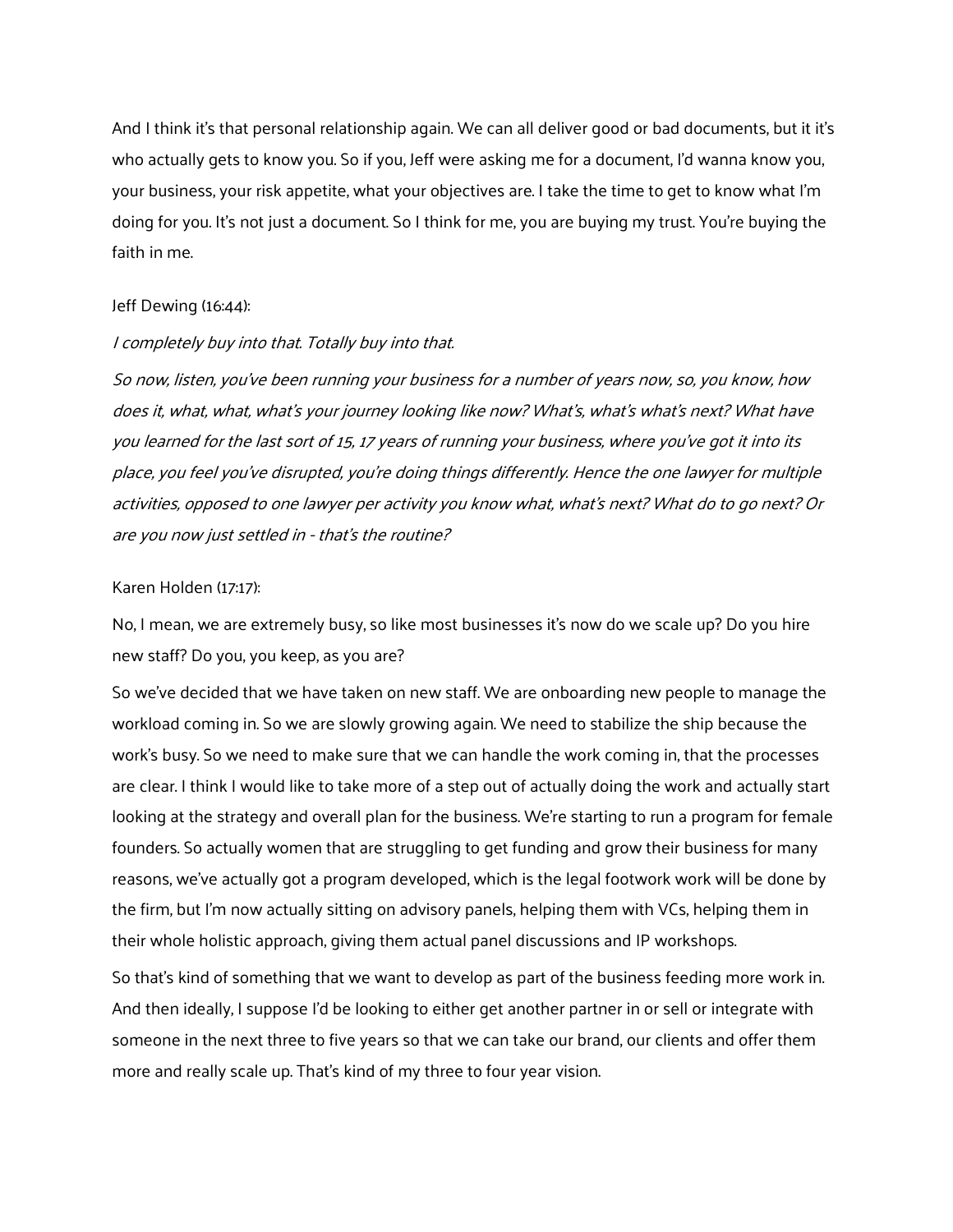# Jeff Dewing (18:34):

Okay. So you would say you are just as pumped now as the day you were, when you launched the business.

# Karen Holden (18:39):

Few more grey hairs, but yes. I'm still doing just as much as I was. Yes. Right.

# Jeff Dewing (18:45):

So, so is it fair to say that while you started off trying to disrupt the industry in the methods, you've explained that you've when I now listen to you doing something, which I'm really impressed about when you're saying 'we're now gonna help women startups'. Because again, one of the things that is of absolute facts, whether you like it or not is that investment in women has always been materially less than investment in men. Just for, for whatever the reasons are. So to see you tackle that challenge and make a, a difference is, is admirable. And obviously it's a strong purpose, right? So, so that sounds, that sounds great. Especially when you've got that motive and that passion that drive and, and, and that relentlessness, which, which will be, which will be massive for the people involved, obviously, which is great.

# So so what role does your husband play? Is he a lawyer as well?

# Karen Holden (19:39):

No, he retired a while ago and was gonna be a stay-at-home dad and he lasted three months. He then went and got a job. We realized we couldn't take holidays together. We couldn't do the child support together. Cause a lot of firms aren't flexible. So in the end he came and worked here as an operations manager. He works with us. So far we haven't killed each other.

# Jeff Dewing (20:03):

So tell me, how did how did your business how did it suffer if at all through the COVID pandemic, what impact did that have on your business?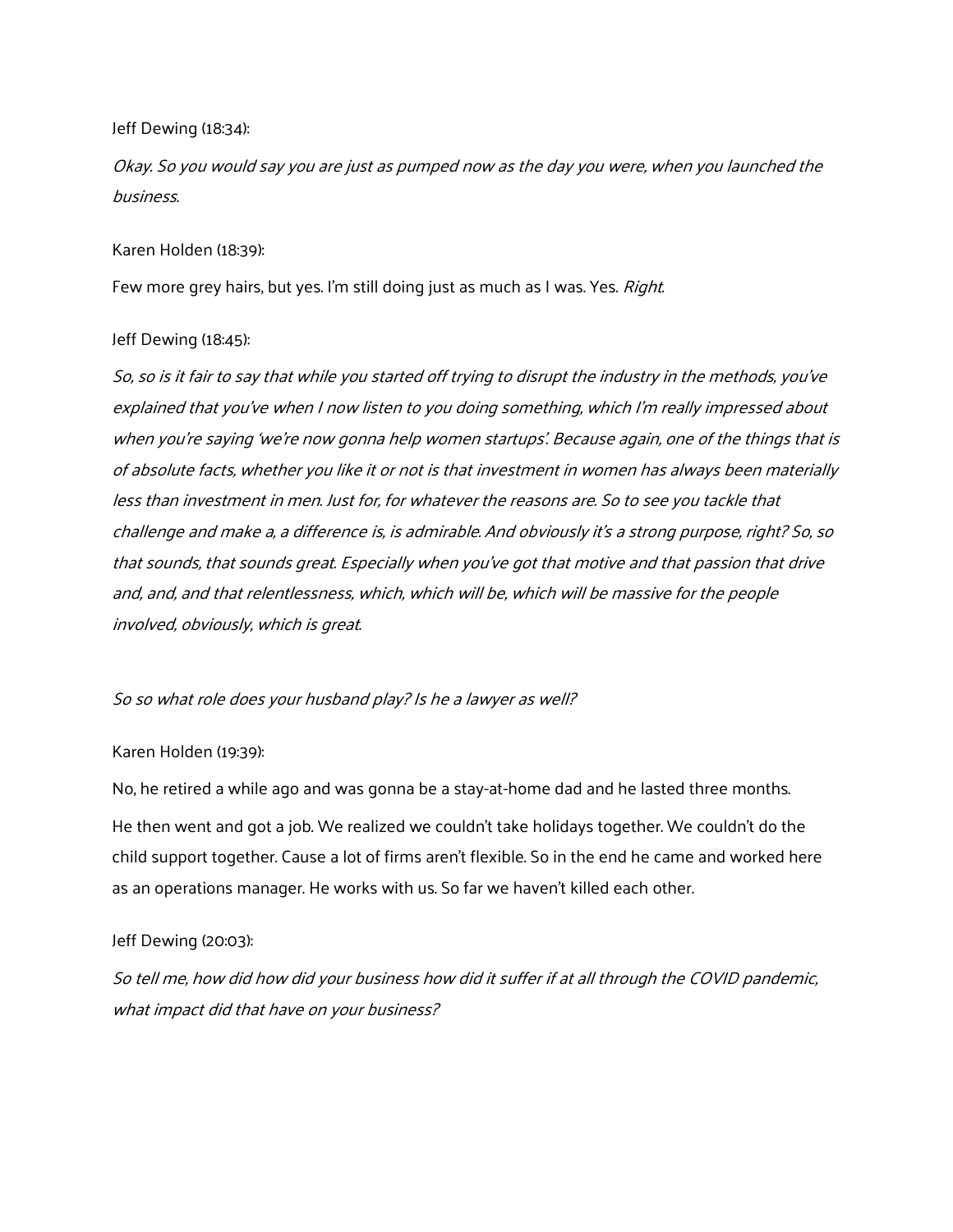#### Karen Holden (20:15):

Apart from everybody else paying rent for an empty building, because we couldn't go in and, and I think the difficulties training people, they're not hearing your calls and phone calls. So training was an, an issue for us. Actually we thrived through COVID. We've been paperless for a very long time. We've all been able to work remotely and Jeff it's been something we've been doing for many, many years. So actually to be honest, apart from me tearing my hair up, because I like to be in the office with people. It didn't really change. Because we had the facility to actually think differently where, for example, you needed to sign a document, we came up with solutions, we approached the SRA, made sure that they worked, we adapted new solutions that then allow more clients to come to us rather than the traditional firms that were still paper-based that couldn't do what we did that meant we had more clients, more traffic. Obviously people weren't traveling, so they were working longer hours. Then I've tried to try and compensate for that as well to be very careful. Cause again, you've probably read that people were saying, you know, there was no cutoff time when you leave the office, you go home. So I needed to be careful. So we arranged alot of quiz nights and drinks with staff to keep the camaraderie up, to make sure they understood they're allowed a work life balance. But actually to be honest, we are probably far busier as a result of COVID.

#### Jeff Dewing (21:34):

Mm. Which is interesting. Cause if you take it, if you go the polar opposite with us, we were invoicing 7 million pound a month to our client base, which was predominantly the hospitality industry. And on the 20th of March that fell off a cliff and went down to about 200,000. So, and we had 400 mouths to feed. So, you know, it was very, very traumatic and had a massive impact on us. But pleased to say, we've come out the other side and, and everything's sort of, you know, looking great, but I guess my next question is that when you then come out, the other side of COVID. From the experiences you had in COVID IE working remotely and, and all the various things that you were forced to do and had to do, what impact has that had now, have you carried on that momentum or have you defaulted back to what it used to be pre-COVID? What what's, what, what lessons did you take from COVID?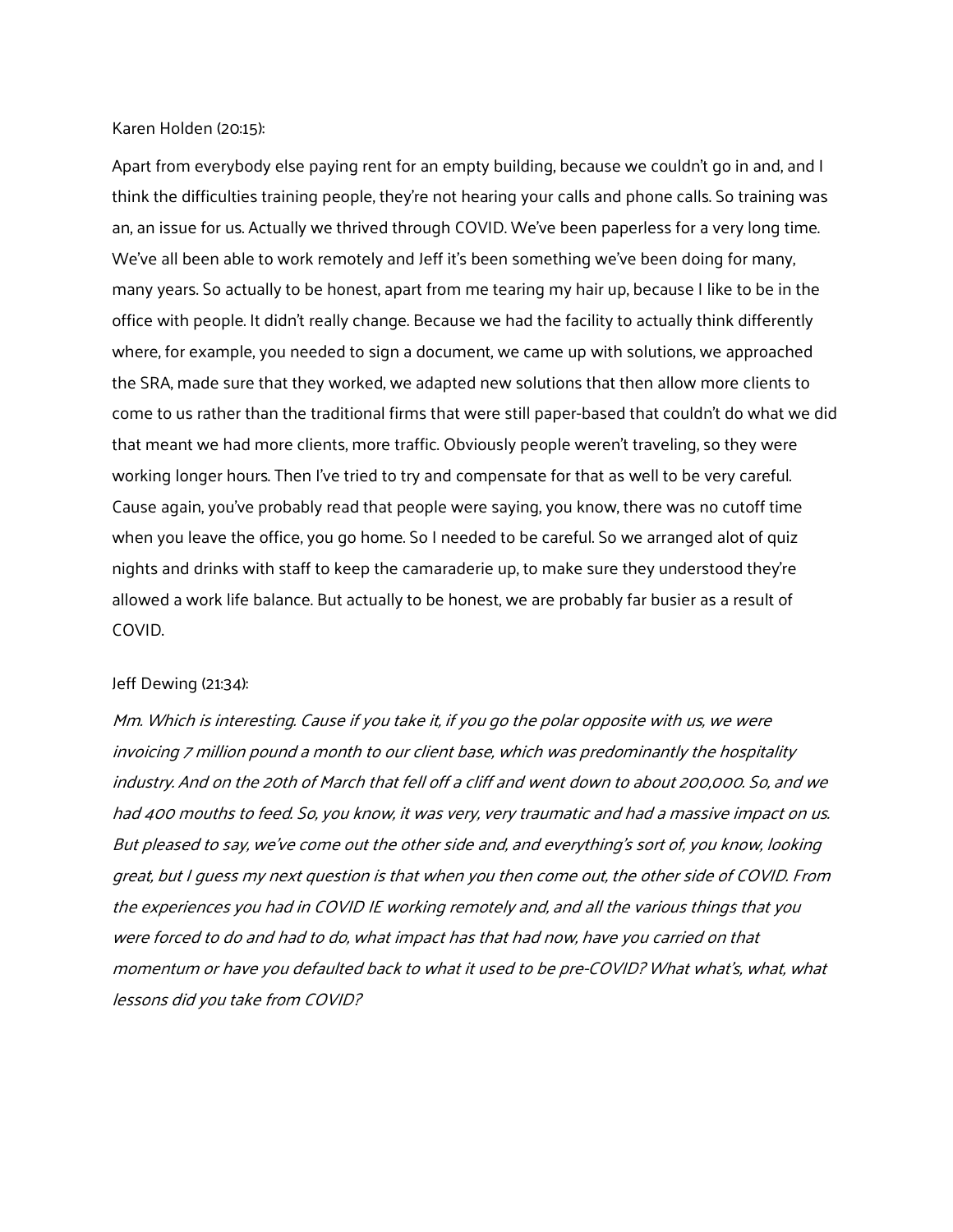## Karen Holden (22:24):

So we still meet a lot of clients on Zoom virtually which actually does speed up the process. It means we can see more clients, we can offer quicker quality with them. So we've, we've maintained that, but obviously we are still back here now for personal face to face if they wish to do that. Personally, I found online webinars and networking very difficult. So I'm back doing face to face. And I love that. Flexibility's always been something we've offered for the team, but like most people getting people back into the office has had its good and bad sides. So some of us are desperate to be here and we are. Some don't want to come back into the office. They've saved money, they've got themselves, a dog or a new lifestyle. And I think for employees, it's difficult because you want a hybrid. You want to please them. You want to save money with them being at home, but at the same time you need them back in the office for team spirit, training. So it's kind of a juggling act at the moment. So we tend to, at the moment, we've allowed everyone to work at home on Fridays. Everyone's remote on Fridays. And then some people will do three days and some people do four days, the flexibility's still there, but we are back mainly face to face when clients and staff need it.

#### Jeff Dewing (23:35):

Right. Good. So, and that is, I think for me, it's about hybrid. See we went the complete opposite way. We've always had a business with 50 people in the office looking at about 30 screens monitoring what's going on. We used to call it NASA. So it's a really posh, but really technical place to be. And it was lovely. Right. But then of course we immediately overnight went to a hundred percent work from home because we had to. As most companies did. But what we've done is we've maintained that. So we had seven offices, we got rid of five of them and what we did with the remaining two offices, we completely refitted into what we call collaboration centers, which were full of couches and, and trinkets and cupboards the same as you would see at home, if you like. And what we did was we said to people, 'look, there are people that were desperate to be in the office.

#### Jeff Dewing (24:20):

That's fine. You can come in the office, but we only want you to be here for three reasons, one is that is to collaborate two, to solve problems and three, to have fun'.

So we've got snooker tables and table tennis tables and stuff like that in there and free lunch and all the other bits and pieces. But when you come here, you don't come here for eight hours, you come here for the two or three hours you want to solve the problem or be with your client. And, and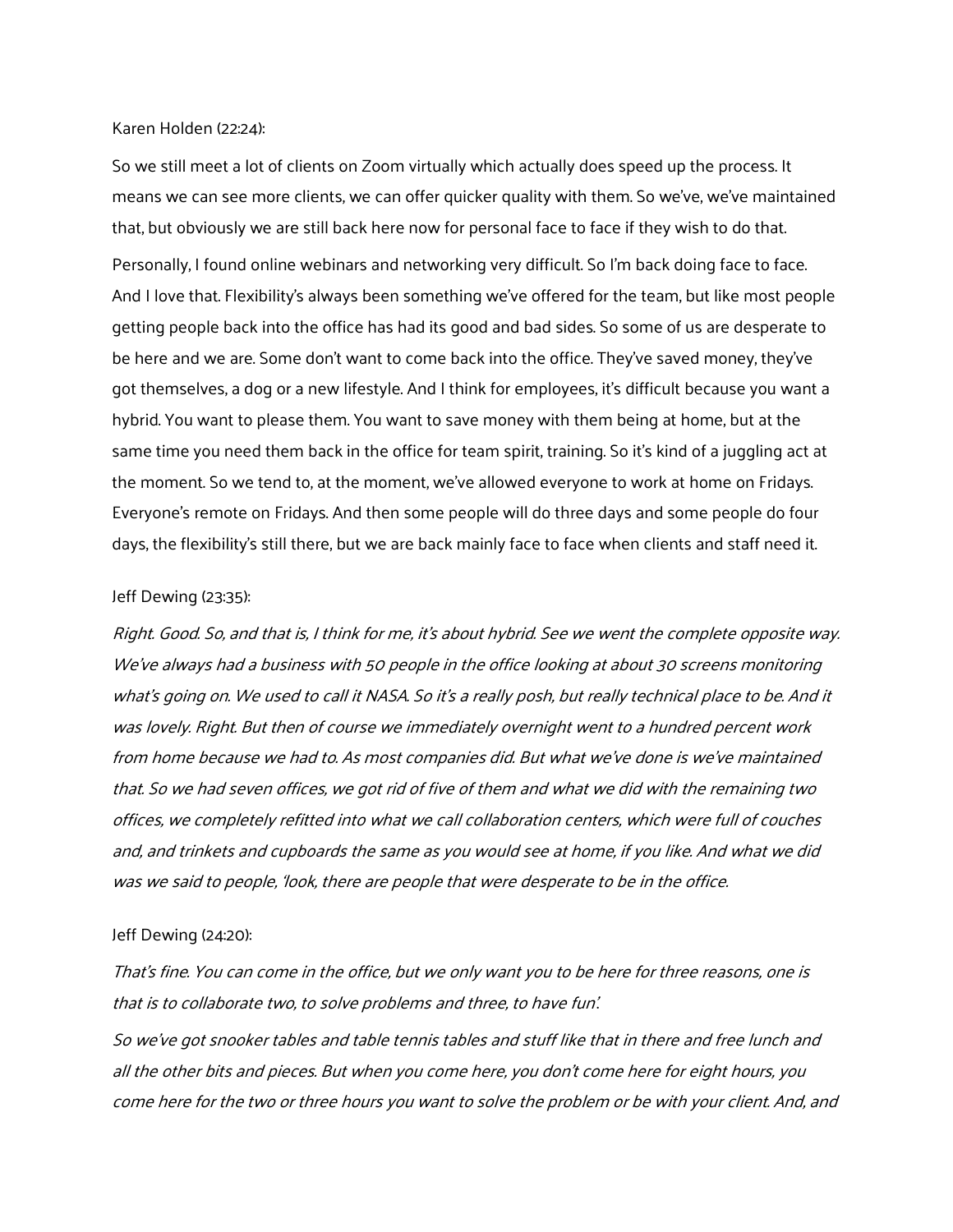then you go back again, you transact at home, you collaborate, solve problems and have fun at the office.

And a lot of people were very dismissive of it in the organization saying 'that will never catch on'. And yet it's been the most unbelievable success we've ever had where people have got that entire freedom.

# Jeff Dewing (24:56):

And it's made people just release all their stress and anxiety because now they're not arguing with the husband or the wife, who's taking the kids to school that day. 'I've got to be in the office. I can't get back til 5'. It's given people that freedom to truly manage their own lives in their own way. It influences their destiny if you want. So, but of course, that, that will always differ from who, if you're an engineer in a van, you can't do your job from home, you've gotta go and fix something. Right? So it's not, it is not one fits all, but, but certainly it's an interesting experience across sectors that I've always been interested to see how they responded to it.

### Karen Holden (25:28):

I mean, it's difficult because you don't know whether people are stressed at home. Some people say they're very isolated and lonely. Some people are going nuts cause the kids are there. So yeah, you've, you've gotta juggle it and it's a very difficult one for larger organizations.

### Jeff Dewing (25:40):

Yeah, yeah, of course it is. Of course it is. If it was easy it'd be boring though. Right?

Karen Holden (25:45):

Exactly.

#### Jeff Dewing (25:47):

Okay. we're gonna get onto my last question now. With your knowledge, experience and wisdom that you've gone through in, in your journey if there was only one thing you could mention, what one piece of advice would you give an executive or an entrepreneur or this audience - who sees that they want to change something or, or they want to disrupt or they want to improve or they